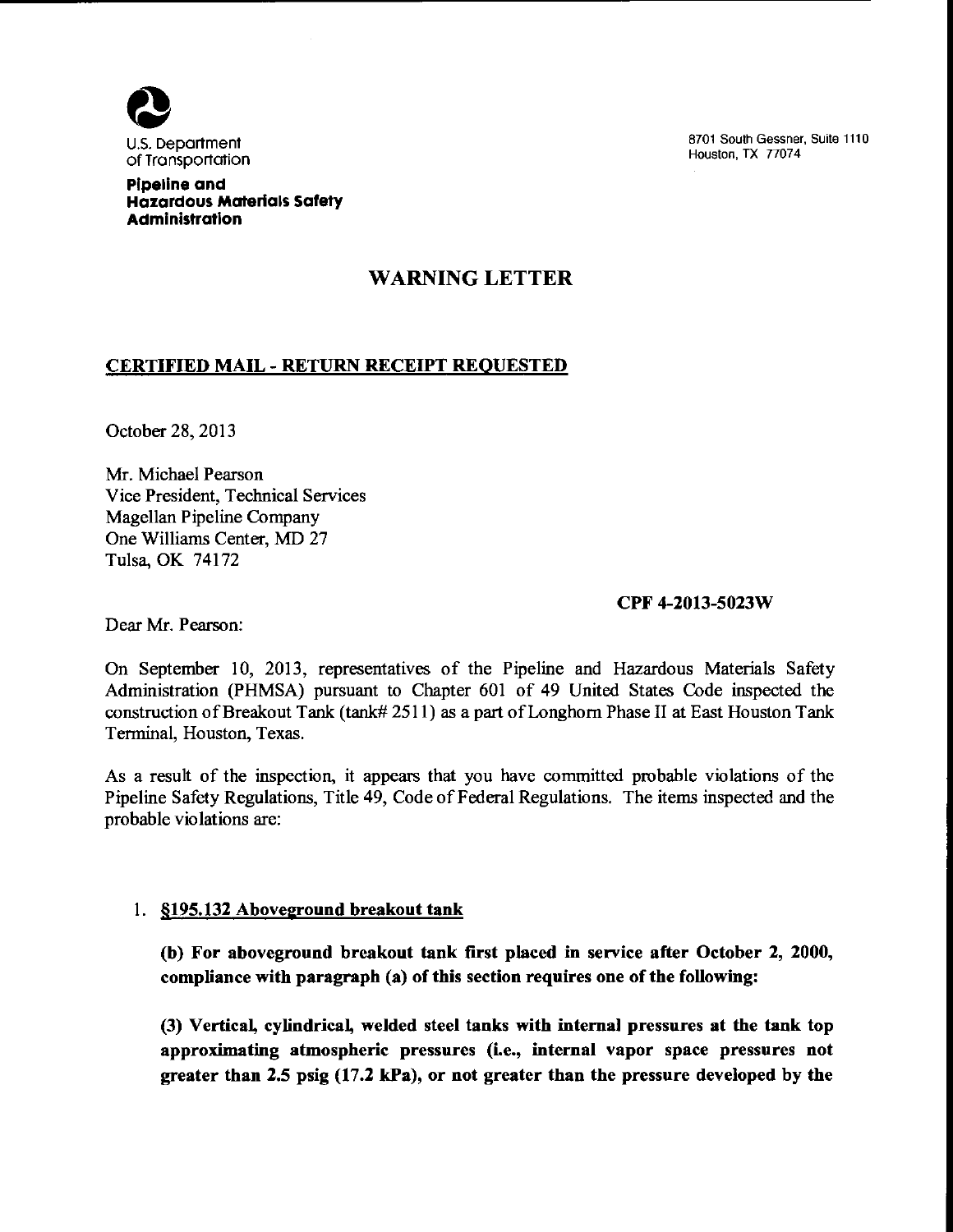# **weight of the tank root) must be designed and constructed in accordance with API Standard 650.**

The Vacuum Box test reports of tank# 25ll(Longhorn Phase II) does not reflect the metal surface temperature readings. During the field inspection, PHMSA requested Magellan to provide the Vacuum Box Test Reports for Breakout Tank # 2511. PHMSA representative reviewed the reports, and revealed that Magellan recorded the ambient temperature in lieu of metal surface temperature.

API 650, Section 8.6.6 states:

"The metal surface temperature limits  $4^{\circ}$ C (40°F) and 52°C (125°F), unless the film solution is proven to work at temperatures outside these limits, either by testing or Manufacturer's recommendations."

API 650, Section 8.6.10 also states:

"A record or report of the test including a statement addressing temperature and light intensity shall be completed and furnished to the purchaser upon request."

PHMSA confirmed that Magellan is not following the Vacuum Box inspection procedure as described in API 650, Section 8.6.6 and subparagraph 8.6.10.

On September 16, 2013, Magellan conducted the Vacuum Box test of the Tank# 2511 and provided the test reports to PHMSA on September 24, 2013. PHMSA reviewed the Vacuum Box test reports and found it acceptable.

Under 49 United States Code, § 60122, you are subject to a civil penalty not to exceed \$200,000 per violation per day the violation persists up to a maximum of\$2,000,000 for a related series of violations. For violations occurring prior to January 4, 2012, the maximum penalty may not exceed  $$100,000$  per violation per day, with a maximum penalty not to exceed  $$1,000,000$  for a related series of violations. We have reviewed the circumstances and supporting documents involved in this case, and have decided not to conduct additional enforcement action or penalty assessment proceedings at this time. We advise you to correct the item(s) identified in this letter. Failure to do so will result in Magellan being subject to additional enforcement action.